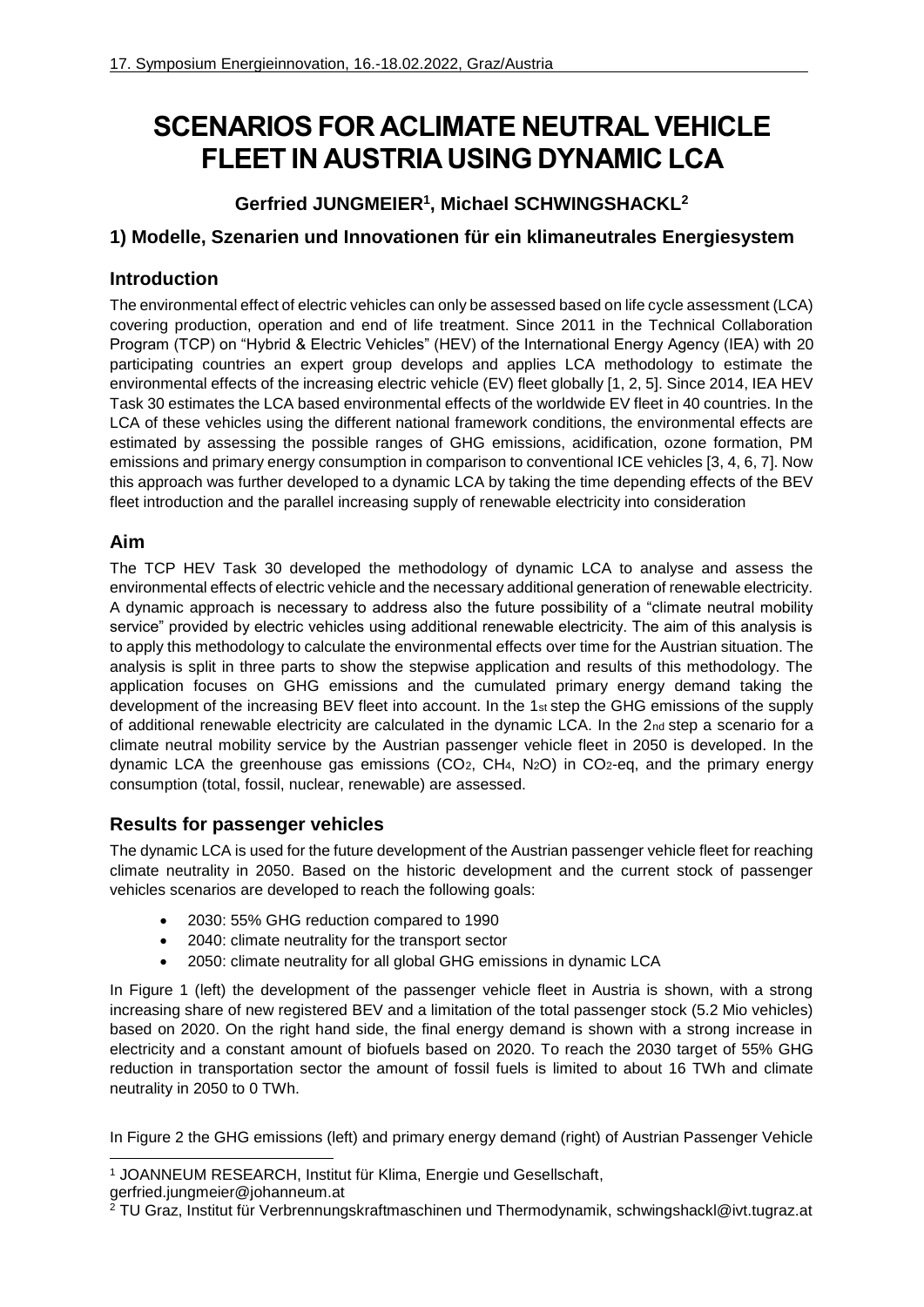Fleet are shown based on dynamic LCA. The GHG emissions of vehicle fleet operation in 2030 is 55% less than in 1990 and 0 in 2040. The remaining GHG emissions e.g. electricity supply, in the dynamic LCA are reduced until 2050. The GHG emission from "end of life" and "vehicle export" are negative as GHG credits for secondary material and 2<sub>nd</sub> use of vehicles are given. The GHG emission from the production of the "newly registered vehicles" increases between 2020 and 2030 as the production of BEV have significant higher GHG emissions than conventional ICEs. The total GHG emission decrease significantly after 2025 due to the strong increasing amount of BEV in the vehicle fleet. The cumulated primary energy demand also significantly decreases due to the higher energy efficiency of BEV using renewable electricity.



*Figure 1: Characteristics and final energy demand of Austrian passenger vehicle fleet*



*Figure 2:GHG emissions and primary energy demand of Austrian passenger vehicle fleet based on*

#### **Conclusions**

Timing of environmental effects in LCA of EVs covering production, operation and end-of-life phases becomes relevant in the transition time of strong BEV introduction in combination with a strong increase of additional renewable electricity generation and improvement of battery production technologies. Within the framework of LCA a methodology is developed and applied to the annual environmental effects of an increasing BEV fleet and substitution of ICE vehicles by considering the environmental effects of

- new vehicle production
- supply of renewable electricity from existing and new power plant
- substituted operation of ICE vehicles and
- end of life or export of vehicles.

The scenarios for Austria up to 2050 show that Climate Neutrality in Austria passenger vehicle fleet is possible with BEV. The main influences to reach climate goals in passenger vehicle fleet are:

- increasing high number of newly registered BEV
- development of total vehicle stock